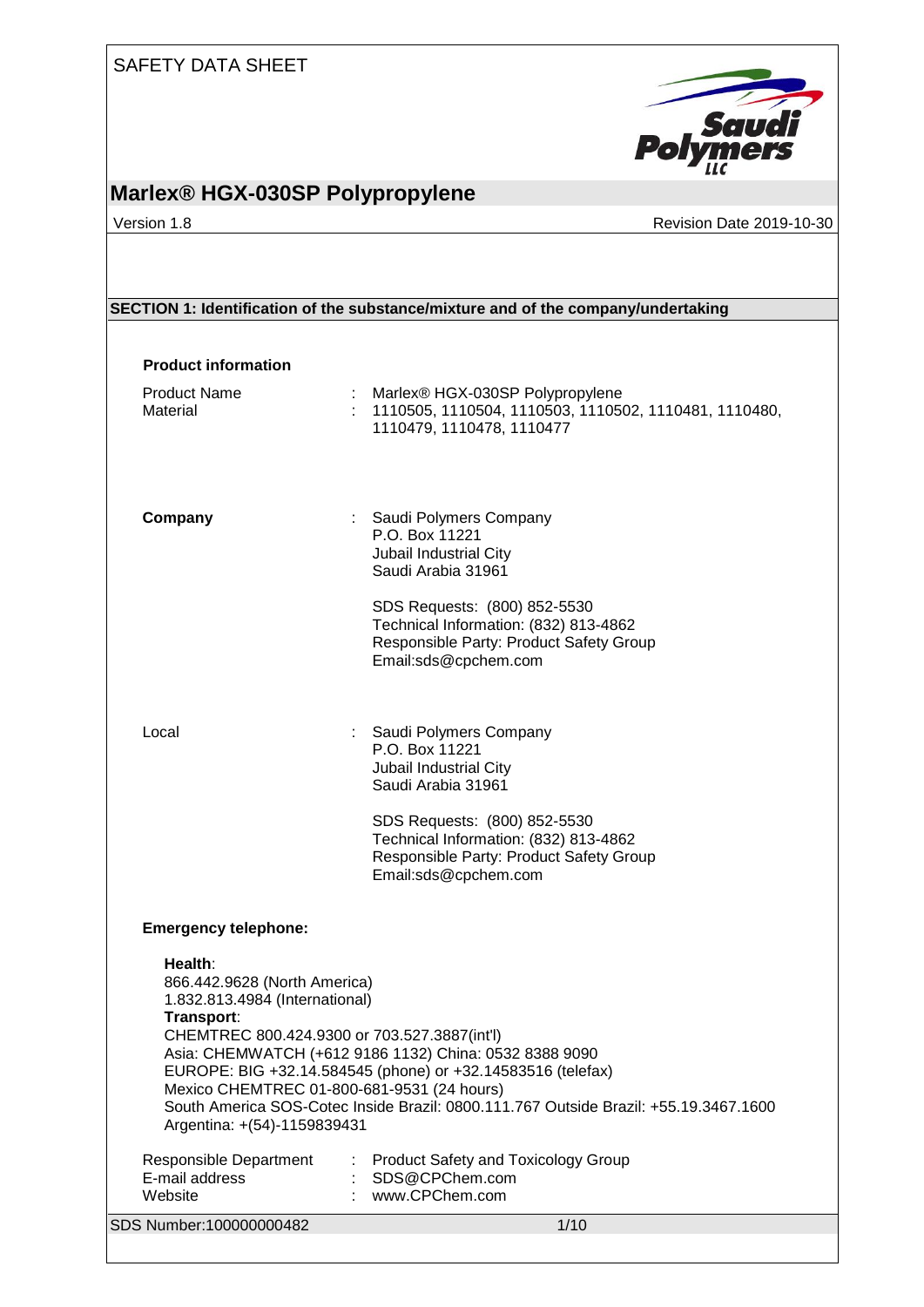## **Marlex® HGX-030SP Polypropylene**

Version 1.8 **New Search 2019-10-30** Revision Date 2019-10-30

MEDICAL APPLICATION CAUTION: Do not use this Saudi Polymers Company material in medical applications involving permanent implantation in the human body or permanent contact with internal body fluids or tissues fluids or tissues.

Do not use this Saudi Polymers Company material in medical applications involving brief or temporary implantation in the human body or contact with internal body fluids or tissues unless the material has been provided directly from Saudi Polymers Company under an agreement which expressly acknowledges the contemplated use.

Saudi Polymers Company makes no representation, promise, express warranty or implied warranty concerning the suitability of this material for use in implantation in the human body or in contact with internal body fluids or tissues.

#### **SECTION 2: Hazards identification**

**Classification of the substance or mixture Globally Harmonized System**

#### **GHS-Classification**

Not a dangerous substance according to Globally Harmonized System of Classification and Labeling of Chemicals (GHS).

#### **GHS-Labeling**

Not a dangerous substance according to Globally Harmonized System of Classification and Labeling of Chemicals (GHS).

Components are encapsulated within the product matrix.

#### **SECTION 3: Composition/information on ingredients**

| Chemical name                                       | CAS-No. / EINECS-No. | Concentration<br>[wt%] |
|-----------------------------------------------------|----------------------|------------------------|
| Polypropylene                                       | 9003-07-0            | $99 - 100$             |
| Contains no hazardous ingredients according to GHS. |                      |                        |

#### **SECTION 4: First aid measures**

| If inhaled              | Move to fresh air in case of accidental inhalation of dust or<br>fumes from overheating or combustion. If symptoms persist,<br>call a physician.                                                           |
|-------------------------|------------------------------------------------------------------------------------------------------------------------------------------------------------------------------------------------------------|
| In case of skin contact | : If the molten material gets on skin, quickly cool in water. Seek<br>immediate medical attention. Do not try to peel the solidified<br>material from the skin or use solvents or thinners to dissolve it. |
| In case of eye contact  | $\therefore$ In the case of contact with eyes, rinse immediately with plenty<br>of water and seek medical advice.                                                                                          |
| If swallowed            | Do not induce vomiting without medical advice.                                                                                                                                                             |
| SDS Number:100000000482 | 2/10                                                                                                                                                                                                       |
|                         |                                                                                                                                                                                                            |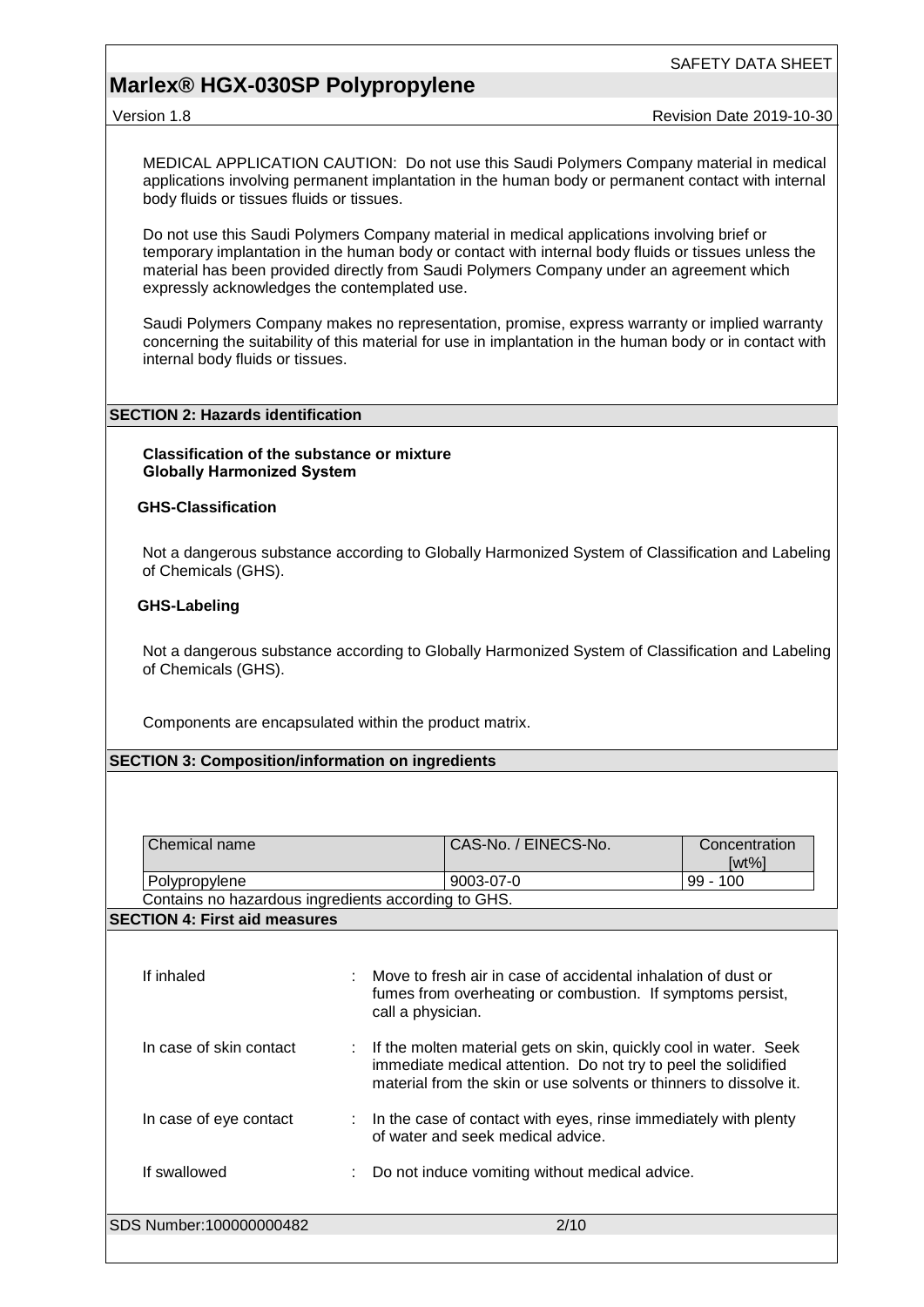# **Marlex® HGX-030SP Polypropylene**

**Version 1.8 Revision Date 2019-10-30** 

| <b>SECTION 5: Firefighting measures</b>           |    |                                                                                                                                                                                                                                                                                                                                                                                                                                                                                    |
|---------------------------------------------------|----|------------------------------------------------------------------------------------------------------------------------------------------------------------------------------------------------------------------------------------------------------------------------------------------------------------------------------------------------------------------------------------------------------------------------------------------------------------------------------------|
| Flash point                                       |    | No data available                                                                                                                                                                                                                                                                                                                                                                                                                                                                  |
| Autoignition temperature                          |    | No data available                                                                                                                                                                                                                                                                                                                                                                                                                                                                  |
|                                                   |    |                                                                                                                                                                                                                                                                                                                                                                                                                                                                                    |
| Suitable extinguishing<br>media                   |    | Water. Water mist. Dry chemical. Carbon dioxide (CO2). If<br>possible, water should be applied as a spray from a fogging<br>nozzle since this is a surface burning material. The application<br>of high velocity water will spread the burning surface layer.<br>Avoid the use of straight streams that may create a dust cloud<br>and the risk of a dust explosion. Use extinguishing measures<br>that are appropriate to local circumstances and the surrounding<br>environment. |
| Specific hazards during fire<br>fighting          |    | Risks of ignition followed by flame propagation or secondary<br>explosions can be caused by the accumulation of dust, e.g. on<br>floors and ledges.                                                                                                                                                                                                                                                                                                                                |
| Special protective<br>equipment for fire-fighters | ÷. | Use personal protective equipment. Wear self-contained<br>breathing apparatus for firefighting if necessary.                                                                                                                                                                                                                                                                                                                                                                       |
| Further information                               |    | This material will burn although it is not easily ignited.                                                                                                                                                                                                                                                                                                                                                                                                                         |
| Fire and explosion<br>protection                  |    | Treat as a solid that can burn. Avoid generating dust; fine dust<br>dispersed in air in sufficient concentrations, and in the<br>presence of an ignition source is a potential dust explosion<br>hazard.                                                                                                                                                                                                                                                                           |
| Hazardous decomposition<br>products               | ÷  | Normal combustion forms carbon dioxide, water vapor and may<br>produce carbon monoxide, other hydrocarbons and<br>hydrocarbon oxidation products (ketones, aldehydes, organic<br>acids) depending on temperature and air availability.<br>Incomplete combustion can also produce formaldehyde.                                                                                                                                                                                     |
| <b>SECTION 6: Accidental release measures</b>     |    |                                                                                                                                                                                                                                                                                                                                                                                                                                                                                    |
|                                                   |    |                                                                                                                                                                                                                                                                                                                                                                                                                                                                                    |
| Personal precautions                              |    | Sweep up to prevent slipping hazard. Avoid breathing dust.                                                                                                                                                                                                                                                                                                                                                                                                                         |
| <b>Environmental precautions</b>                  |    | Do not contaminate surface water. Prevent product from<br>entering drains.                                                                                                                                                                                                                                                                                                                                                                                                         |
| Methods for cleaning up                           |    | Clean up promptly by sweeping or vacuum.                                                                                                                                                                                                                                                                                                                                                                                                                                           |
| Additional advice                                 |    | Dust deposits should not be allowed to accumulate on<br>surfaces, as these may form an explosive mixture if they are<br>released into the atmosphere in sufficient concentration. Avoid<br>dispersal of dust in the air (i.e., clearing dust surfaces with<br>compressed air).                                                                                                                                                                                                     |
| <b>SECTION 7: Handling and storage</b>            |    |                                                                                                                                                                                                                                                                                                                                                                                                                                                                                    |
| <b>Handling</b>                                   |    |                                                                                                                                                                                                                                                                                                                                                                                                                                                                                    |
| SDS Number:100000000482                           |    | 3/10                                                                                                                                                                                                                                                                                                                                                                                                                                                                               |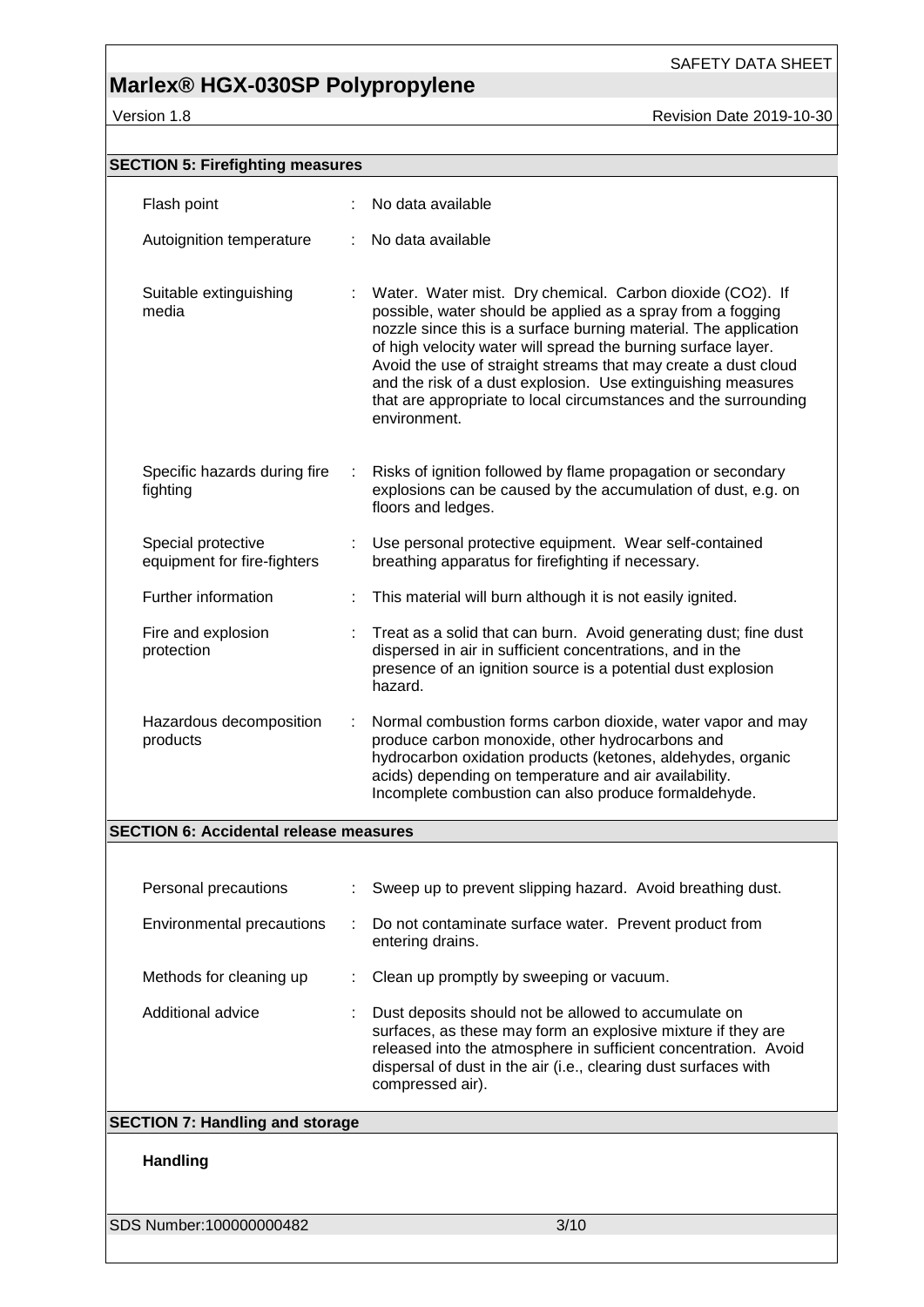# **Marlex® HGX-030SP Polypropylene**

| Version 1.8                                        |   | <b>Revision Date 2019-10-30</b>                                                                                                                                                                                      |
|----------------------------------------------------|---|----------------------------------------------------------------------------------------------------------------------------------------------------------------------------------------------------------------------|
| Advice on safe handling                            |   | Use good housekeeping for safe handling of the product.<br>Keep out of water sources and sewers.                                                                                                                     |
|                                                    |   | Spilled pellets and powders may create a slipping hazard.                                                                                                                                                            |
|                                                    |   | Electrostatic charge may accumulate and create a hazardous<br>condition when handling this material. To minimize this hazard,<br>bonding and grounding may be necessary, but may not by<br>themselves be sufficient. |
| Advice on protection<br>against fire and explosion |   | Treat as a solid that can burn. Avoid generating dust; fine dust<br>dispersed in air in sufficient concentrations, and in the<br>presence of an ignition source is a potential dust explosion<br>hazard.             |
| <b>Storage</b>                                     |   |                                                                                                                                                                                                                      |
| Requirements for storage<br>areas and containers   |   | Keep in a dry place. Keep in a well-ventilated place.                                                                                                                                                                |
| Advice on common storage                           | ÷ | Do not store together with oxidizing and self-igniting products.                                                                                                                                                     |
|                                                    |   |                                                                                                                                                                                                                      |

## **SECTION 8: Exposure controls/personal protection**

## **Ingredients with workplace control parameters**

**US**

| --            |               |            |                    |                   |
|---------------|---------------|------------|--------------------|-------------------|
| Components    | Basis         | √alue      | Control parameters | Note              |
| Nuisance Dust | OSHA Z-3      | <b>TWA</b> | $15 \text{ ma/m}$  | Total dust        |
|               | OSHA<br>. Z-3 | <b>TWA</b> | $5 \text{ ma/m}$   | (respirable dust) |

| Personal protective equipment |                                                                                                                                                                                                                                                                                                                                                                                                                                                                                                                                                                                                               |
|-------------------------------|---------------------------------------------------------------------------------------------------------------------------------------------------------------------------------------------------------------------------------------------------------------------------------------------------------------------------------------------------------------------------------------------------------------------------------------------------------------------------------------------------------------------------------------------------------------------------------------------------------------|
| Respiratory protection        | No respiratory protection is normally required. If heated<br>material generates vapor or fumes that are not adequately<br>controlled by ventilation, wear an appropriate respirator. Use<br>the following elements for air-purifying respirators: Organic<br>Vapor and Formaldehyde. Use a positive pressure, air-<br>supplying respirator if there is potential for uncontrolled<br>release, exposure levels are not known, or other circumstances<br>where air-purifying respirators may not provide adequate<br>protection. Dust safety masks are recommended when the<br>dust concentration is excessive. |
| Eye protection                | Use of safety glasses with side shields for solid handling is<br>good industrial practice. If this material is heated, wear<br>chemical goggles or safety glasses with side shields or a face<br>shield. If there is potential for dust, use chemical goggles.                                                                                                                                                                                                                                                                                                                                                |
| Skin and body protection      | At ambient temperatures use of clean and protective clothing is<br>good industrial practice. If the material is heated or molten,<br>wear thermally insulated, heat-resistant gloves that are able to<br>withstand the temperature of the molten product. If this<br>material is heated, wear insulated clothing to prevent skin<br>contact if engineering controls or work practices are not<br>adequate.                                                                                                                                                                                                    |
| SDS Number:100000000482       | 4/10                                                                                                                                                                                                                                                                                                                                                                                                                                                                                                                                                                                                          |
|                               |                                                                                                                                                                                                                                                                                                                                                                                                                                                                                                                                                                                                               |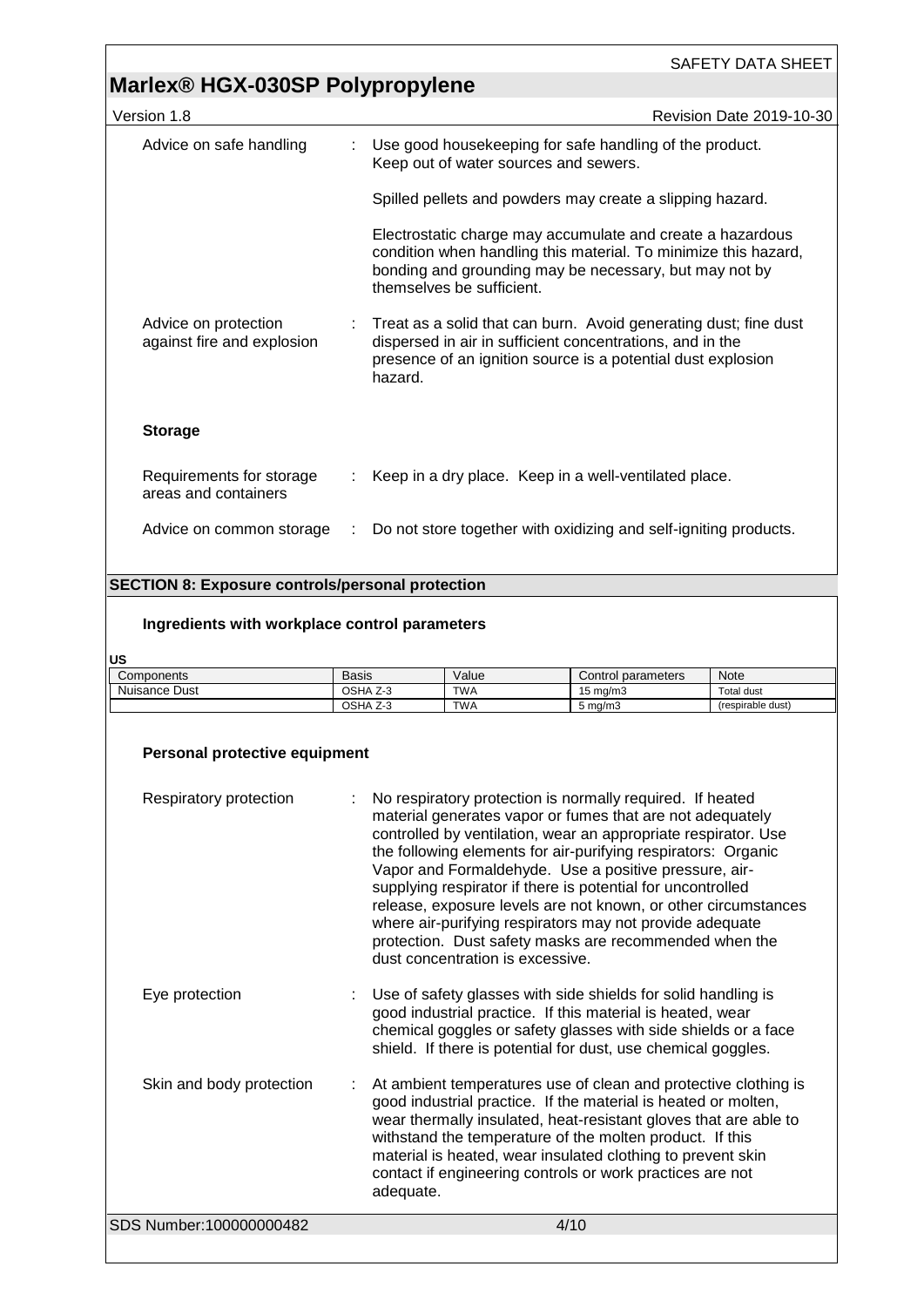# **Marlex® HGX-030SP Polypropylene**

Version 1.8 **Version 1.8** Revision Date 2019-10-30

| Information on basic physical and chemical properties     |                                                                                                                         |
|-----------------------------------------------------------|-------------------------------------------------------------------------------------------------------------------------|
| Appearance                                                |                                                                                                                         |
| Form<br>Physical state<br>Color<br>Odor<br>Odor Threshold | Pellets<br>Solid<br>Opaque<br>Mild to no odor<br>: No data available                                                    |
| Safety data                                               |                                                                                                                         |
| Flash point                                               | : No data available                                                                                                     |
| Lower explosion limit                                     | : Not applicable                                                                                                        |
| Upper explosion limit                                     | Not applicable                                                                                                          |
| Autoignition temperature                                  | : No data available                                                                                                     |
| Thermal decomposition                                     | : Low molecular weight hydrocarbons, alcohols, aldehydes,<br>acids and ketones can be formed during thermal processing. |
| pH                                                        | No data available                                                                                                       |
| Melting point/range                                       | : 160 - 170 °C (320 - 338 °F)                                                                                           |
| Initial boiling point and boiling<br>range                | : Not applicable                                                                                                        |
| Vapor pressure                                            | : Not applicable                                                                                                        |
| Relative density                                          | Not applicable                                                                                                          |
| Density                                                   | $: 0.88 - 1.40$ g/cm3                                                                                                   |
| Water solubility                                          | Negligible                                                                                                              |
| Partition coefficient: n-<br>octanol/water                | No data available                                                                                                       |
| Solubility in other solvents                              | No data available                                                                                                       |
| Viscosity, dynamic                                        | : Not applicable                                                                                                        |
| Viscosity, kinematic                                      | Not applicable                                                                                                          |
| Relative vapor density                                    | : Not applicable                                                                                                        |
| Evaporation rate                                          | : Not applicable                                                                                                        |
| <b>SECTION 10: Stability and reactivity</b>               |                                                                                                                         |

SDS Number:100000000482 5/10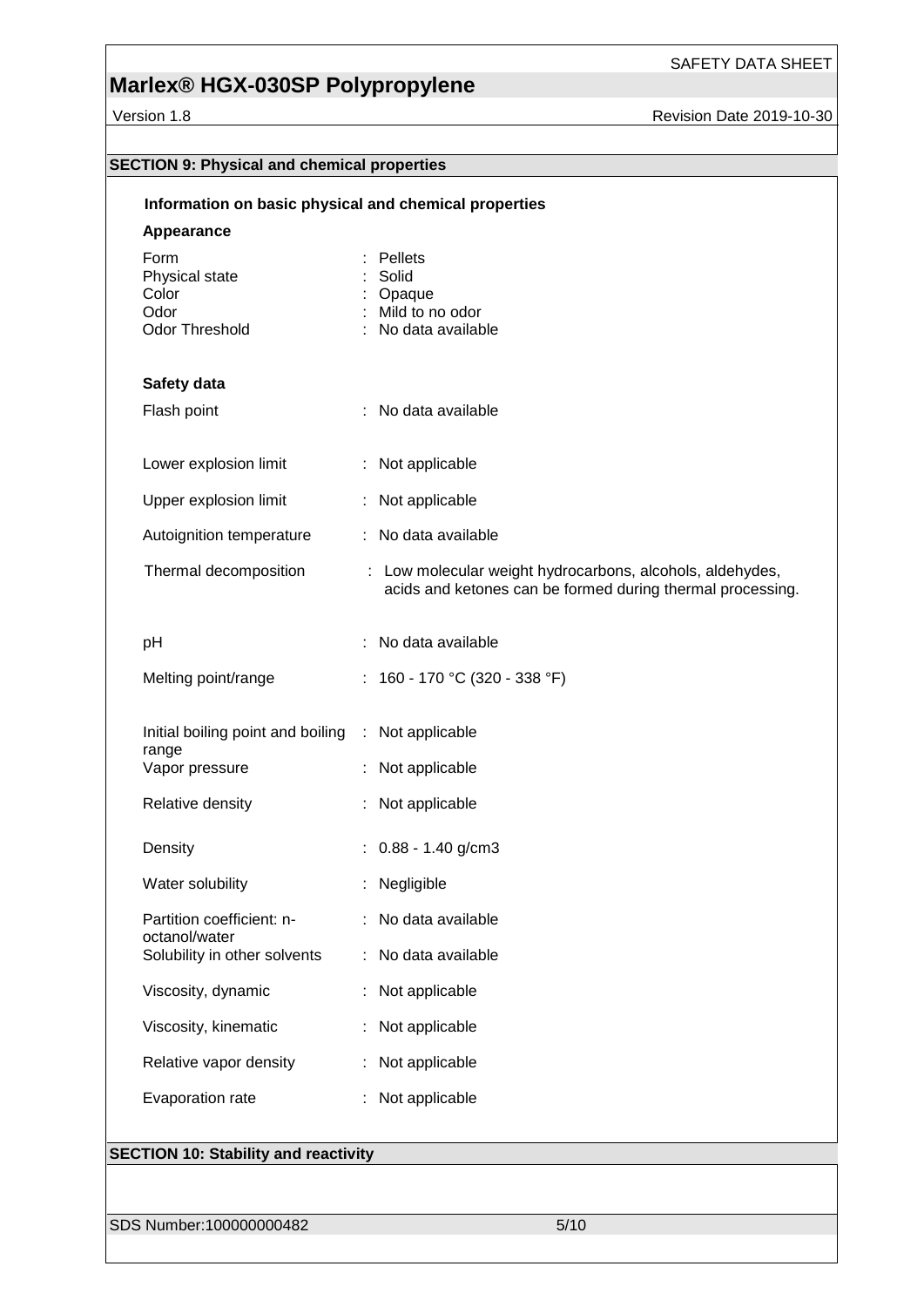|                                                                                                                                                           | SAFETY DATA SHEET                                                                                                                                                                                                                                                                                |
|-----------------------------------------------------------------------------------------------------------------------------------------------------------|--------------------------------------------------------------------------------------------------------------------------------------------------------------------------------------------------------------------------------------------------------------------------------------------------|
| Marlex <sup>®</sup> HGX-030SP Polypropylene<br>Version 1.8                                                                                                | <b>Revision Date 2019-10-30</b>                                                                                                                                                                                                                                                                  |
|                                                                                                                                                           |                                                                                                                                                                                                                                                                                                  |
| <b>Reactivity</b>                                                                                                                                         | : This material is considered non-reactive under normal<br>ambient and anticipated storage and handling conditions of<br>temperature and pressure.                                                                                                                                               |
| <b>Chemical stability</b>                                                                                                                                 | : This material is considered stable under normal ambient and<br>anticipated storage and handling conditions of temperature<br>and pressure.                                                                                                                                                     |
| Possibility of hazardous reactions                                                                                                                        |                                                                                                                                                                                                                                                                                                  |
| <b>Hazardous reactions</b>                                                                                                                                | : Hazardous reactions: See 'Conditions to Avoid' and/or<br>"Materials to Avoid" in this section.                                                                                                                                                                                                 |
| <b>Conditions to avoid</b>                                                                                                                                | : Avoid prolonged storage at elevated temperature.                                                                                                                                                                                                                                               |
| <b>Materials to avoid</b>                                                                                                                                 | : Avoid contact with strong oxidizing agents.                                                                                                                                                                                                                                                    |
| <b>Thermal decomposition</b>                                                                                                                              | : Low molecular weight hydrocarbons, alcohols, aldehydes,<br>acids and ketones can be formed during thermal processing.                                                                                                                                                                          |
| <b>Hazardous decomposition</b><br>products                                                                                                                | : Normal combustion forms carbon dioxide, water vapor and<br>may produce carbon monoxide, other hydrocarbons and<br>hydrocarbon oxidation products (ketones, aldehydes, organic<br>acids) depending on temperature and air availability.<br>Incomplete combustion can also produce formaldehyde. |
| Other data                                                                                                                                                | No decomposition if stored and applied as directed.                                                                                                                                                                                                                                              |
| <b>SECTION 11: Toxicological information</b>                                                                                                              |                                                                                                                                                                                                                                                                                                  |
|                                                                                                                                                           |                                                                                                                                                                                                                                                                                                  |
| Marlex® HGX-030SP Polypropylene<br>Acute oral toxicity <b>Exercise Exercise Service Service Service Service Service Service Service Service Service S</b> |                                                                                                                                                                                                                                                                                                  |
| Marlex® HGX-030SP Polypropylene<br>Acute inhalation toxicity : Presumed Not Toxic                                                                         |                                                                                                                                                                                                                                                                                                  |
| Marlex® HGX-030SP Polypropylene<br><b>Acute dermal toxicity Fig. 2.1 Fresumed Not Toxic</b>                                                               |                                                                                                                                                                                                                                                                                                  |
| Marlex® HGX-030SP Polypropylene<br><b>Skin irritation</b>                                                                                                 | : No skin irritation                                                                                                                                                                                                                                                                             |
| Marlex® HGX-030SP Polypropylene<br>Eye irritation                                                                                                         | : No eye irritation                                                                                                                                                                                                                                                                              |
| Marlex® HGX-030SP Polypropylene<br><b>Sensitization</b>                                                                                                   | : Did not cause sensitization on laboratory animals.                                                                                                                                                                                                                                             |
| SDS Number:100000000482                                                                                                                                   | 6/10                                                                                                                                                                                                                                                                                             |
|                                                                                                                                                           |                                                                                                                                                                                                                                                                                                  |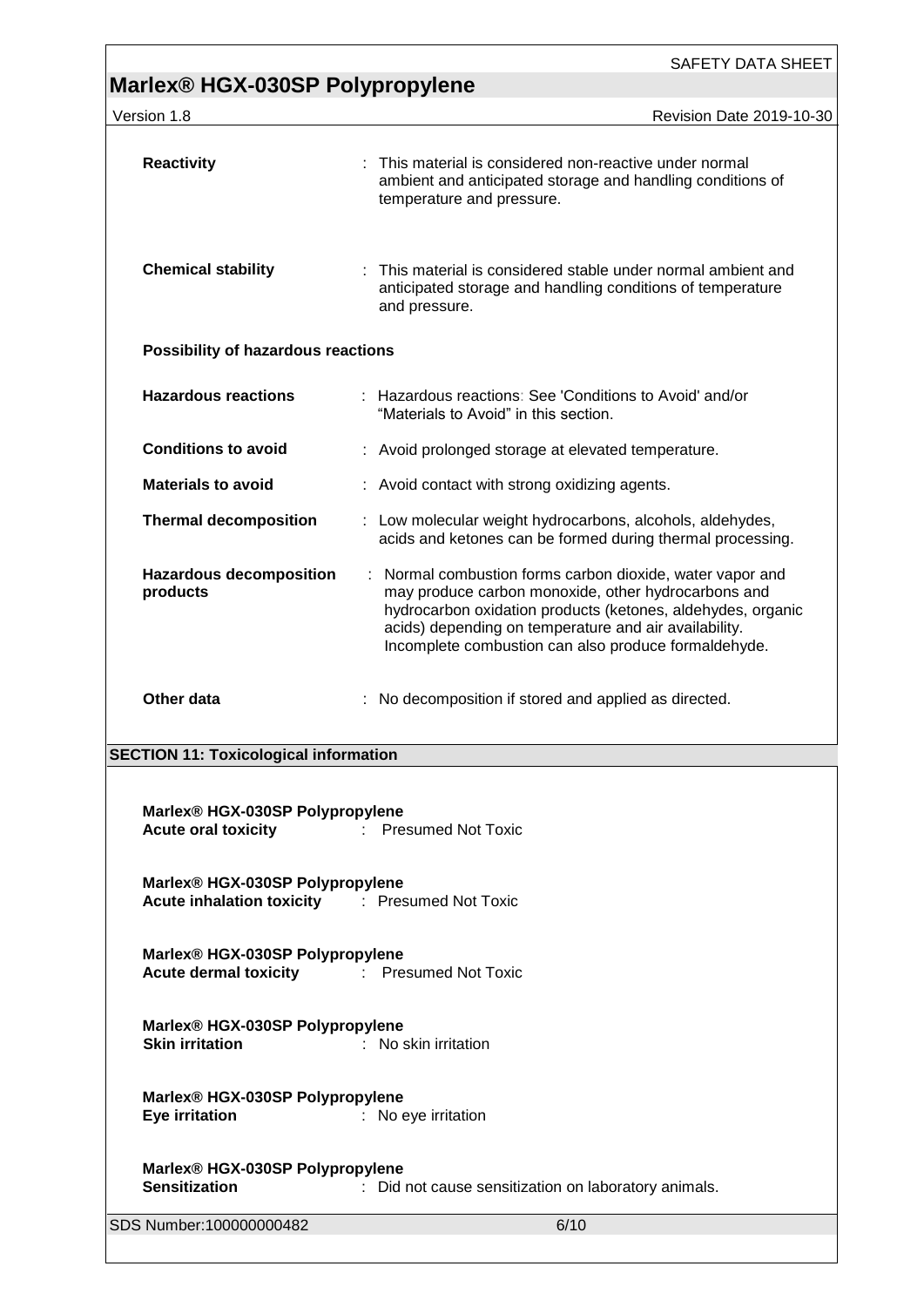# **Marlex® HGX-030SP Polypropylene**

Version 1.8 **Version 1.8** Revision Date 2019-10-30

| Marlex® HGX-030SP Polypropylene                         |                                                                                                                                                                                                                                                                                                                                                                                                                                                                                                                                                                             |
|---------------------------------------------------------|-----------------------------------------------------------------------------------------------------------------------------------------------------------------------------------------------------------------------------------------------------------------------------------------------------------------------------------------------------------------------------------------------------------------------------------------------------------------------------------------------------------------------------------------------------------------------------|
| <b>Further information</b>                              | : This product contains POLYMERIZED OLEFINS. During<br>thermal processing (>350°F, >177°C) polyolefins can release<br>vapors and gases (aldehydes, ketones and organic acids)<br>which are irritating to the mucous membranes of the eyes,<br>mouth, throat, and lungs. Generally these irritant effects are all<br>transitory. However, prolonged exposure to irritating off-gases<br>can lead to pulmonary edema. Formaldehyde (an aldehyde)<br>has been classified as a carcinogen based on animal data and<br>limited epidemiological evidence.                         |
| <b>SECTION 12: Ecological information</b>               |                                                                                                                                                                                                                                                                                                                                                                                                                                                                                                                                                                             |
|                                                         |                                                                                                                                                                                                                                                                                                                                                                                                                                                                                                                                                                             |
|                                                         |                                                                                                                                                                                                                                                                                                                                                                                                                                                                                                                                                                             |
| <b>Ecotoxicity effects</b>                              |                                                                                                                                                                                                                                                                                                                                                                                                                                                                                                                                                                             |
| Biodegradability                                        | : This material is not expected to be readily biodegradable.                                                                                                                                                                                                                                                                                                                                                                                                                                                                                                                |
| Elimination information (persistence and degradability) |                                                                                                                                                                                                                                                                                                                                                                                                                                                                                                                                                                             |
| <b>Bioaccumulation</b>                                  | : Does not bioaccumulate.                                                                                                                                                                                                                                                                                                                                                                                                                                                                                                                                                   |
| Mobility                                                | The product is insoluble and floats on water.                                                                                                                                                                                                                                                                                                                                                                                                                                                                                                                               |
| Additional ecological<br>information                    | : This material is not expected to be harmful to aquatic<br>organisms., Fish or birds may eat pellets which may obstruct<br>their digestive tracts.                                                                                                                                                                                                                                                                                                                                                                                                                         |
| <b>Ecotoxicology Assessment</b>                         |                                                                                                                                                                                                                                                                                                                                                                                                                                                                                                                                                                             |
| Short-term (acute) aquatic<br>hazard                    | : This product has no known ecotoxicological effects.                                                                                                                                                                                                                                                                                                                                                                                                                                                                                                                       |
| Long-term (chronic) aquatic<br>hazard                   | : This product has no known ecotoxicological effects.                                                                                                                                                                                                                                                                                                                                                                                                                                                                                                                       |
| <b>SECTION 13: Disposal considerations</b>              |                                                                                                                                                                                                                                                                                                                                                                                                                                                                                                                                                                             |
|                                                         |                                                                                                                                                                                                                                                                                                                                                                                                                                                                                                                                                                             |
| disposal facility.                                      | The information in this SDS pertains only to the product as shipped.<br>Use material for its intended purpose or recycle if possible. This material, if it must be discarded,<br>may meet the criteria of a hazardous waste as defined by US EPA under RCRA (40 CFR 261) or<br>other State and local regulations. Measurement of certain physical properties and analysis for<br>regulated components may be necessary to make a correct determination. If this material is<br>classified as a hazardous waste, federal law requires disposal at a licensed hazardous waste |
| <b>SECTION 14: Transport information</b>                |                                                                                                                                                                                                                                                                                                                                                                                                                                                                                                                                                                             |
|                                                         | The shipping descriptions shown here are for bulk shipments only, and may not apply to<br>shipments in non-bulk packages (see regulatory definition).                                                                                                                                                                                                                                                                                                                                                                                                                       |
|                                                         | Consult the appropriate domestic or international mode-specific and quantity-specific Dangerous<br>Goods Regulations for additional shipping description requirements (e.g., technical name or names,<br>etc.) Therefore, the information shown here, may not always agree with the bill of lading shipping<br>description for the material. Flashpoints for the material may vary slightly between the SDS and the                                                                                                                                                         |
| SDS Number:100000000482                                 | 7/10                                                                                                                                                                                                                                                                                                                                                                                                                                                                                                                                                                        |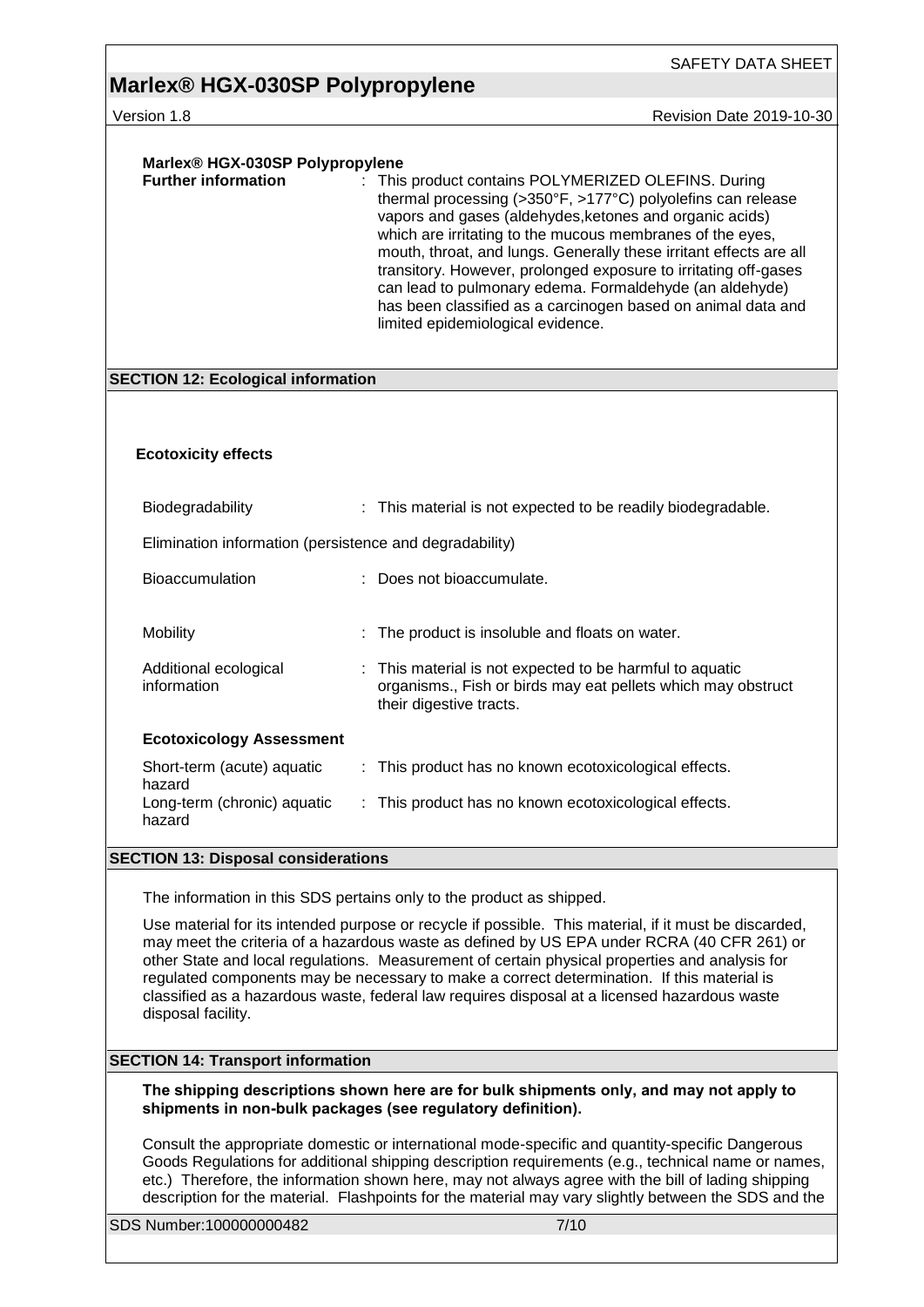# **Marlex® HGX-030SP Polypropylene**

Version 1.8 **Version 1.8** Revision Date 2019-10-30

bill of lading.

| US DOT (UNITED STATES DEPARTMENT OF TRANSPORTATION)<br>TRANSPORTATION BY THIS AGENCY.        | NOT REGULATED AS A HAZARDOUS MATERIAL OR DANGEROUS GOODS FOR                                                                  |
|----------------------------------------------------------------------------------------------|-------------------------------------------------------------------------------------------------------------------------------|
| IMO / IMDG (INTERNATIONAL MARITIME DANGEROUS GOODS)<br><b>TRANSPORTATION BY THIS AGENCY.</b> | NOT REGULATED AS A HAZARDOUS MATERIAL OR DANGEROUS GOODS FOR                                                                  |
| IATA (INTERNATIONAL AIR TRANSPORT ASSOCIATION)<br>TRANSPORTATION BY THIS AGENCY.             | NOT REGULATED AS A HAZARDOUS MATERIAL OR DANGEROUS GOODS FOR                                                                  |
| TRANSPORTATION BY THIS AGENCY.                                                               | ADR (AGREEMENT ON DANGEROUS GOODS BY ROAD (EUROPE))<br>NOT REGULATED AS A HAZARDOUS MATERIAL OR DANGEROUS GOODS FOR           |
| <b>DANGEROUS GOODS (EUROPE))</b><br>TRANSPORTATION BY THIS AGENCY.                           | RID (REGULATIONS CONCERNING THE INTERNATIONAL TRANSPORT OF<br>NOT REGULATED AS A HAZARDOUS MATERIAL OR DANGEROUS GOODS FOR    |
| OF DANGEROUS GOODS BY INLAND WATERWAYS)<br>TRANSPORTATION BY THIS AGENCY.                    | ADN (EUROPEAN AGREEMENT CONCERNING THE INTERNATIONAL CARRIAGE<br>NOT REGULATED AS A HAZARDOUS MATERIAL OR DANGEROUS GOODS FOR |
| Transport in bulk according to Annex II of MARPOL 73/78 and the IBC Code                     |                                                                                                                               |
| <b>SECTION 15: Regulatory information</b>                                                    |                                                                                                                               |
|                                                                                              |                                                                                                                               |
| <b>Notification status</b>                                                                   |                                                                                                                               |
| Europe REACH<br>Switzerland CH INV                                                           | On the inventory, or in compliance with the inventory<br>On the inventory, or in compliance with the inventory                |
| United States of America (USA)                                                               | On or in compliance with the active portion of the                                                                            |
| <b>TSCA</b>                                                                                  | <b>TSCA</b> inventory                                                                                                         |
| Canada DSL                                                                                   | All components of this product are on the Canadian<br><b>DSL</b>                                                              |
| Australia AICS                                                                               | On the inventory, or in compliance with the inventory                                                                         |
| New Zealand NZIoC                                                                            | On the inventory, or in compliance with the inventory                                                                         |
| Japan ENCS                                                                                   | On the inventory, or in compliance with the inventory                                                                         |
| Korea KECI                                                                                   | Not in compliance with the inventory                                                                                          |
| Philippines PICCS                                                                            | On the inventory, or in compliance with the inventory                                                                         |
| China IECSC                                                                                  | On the inventory, or in compliance with the inventory                                                                         |
| SDS Number:100000000482                                                                      | 8/10                                                                                                                          |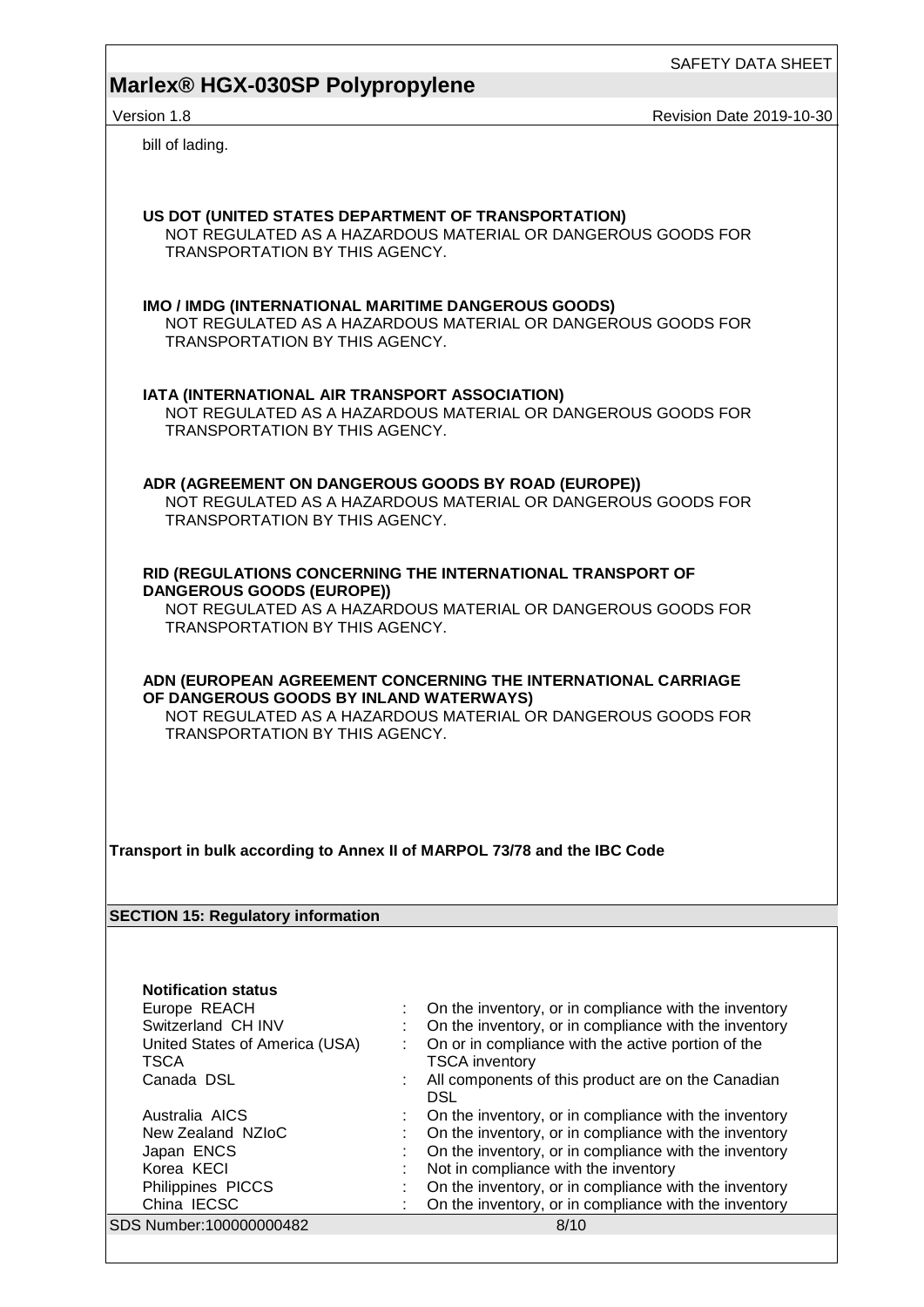## **Marlex® HGX-030SP Polypropylene**

Version 1.8 **New Search 2019-10-30** Revision Date 2019-10-30

# Taiwan TCSI **Interpreteral Constructs** on the inventory, or in compliance with the inventory **SECTION 16: Other information NFPA Classification** : Health Hazard: 0 Fire Hazard: 1 Reactivity Hazard: 0 **Further information** Significant changes since the last version are highlighted in the margin. This version replaces all previous versions. **0 1 0**

The information in this SDS pertains only to the product as shipped.

The information provided in this Safety Data Sheet is correct to the best of our knowledge, information and belief at the date of its publication. The information given is designed only as a guidance for safe handling, use, processing, storage, transportation, disposal and release and is not to be considered a warranty or quality specification. The information relates only to the specific material designated and may not be valid for such material used in combination with any other materials or in any process, unless specified in the text.

| <b>ACGIH</b>            | Key or legend to abbreviations and acronyms used in the safety data sheet<br>American Conference of | LD50                      | Lethal Dose 50%                                                   |
|-------------------------|-----------------------------------------------------------------------------------------------------|---------------------------|-------------------------------------------------------------------|
|                         | Government Industrial Hygienists                                                                    |                           |                                                                   |
| <b>AICS</b>             | Australia, Inventory of Chemical<br><b>Substances</b>                                               | <b>LOAEL</b>              | Lowest Observed Adverse Effect<br>Level                           |
| <b>DSL</b>              | Canada, Domestic Substances<br>List                                                                 | <b>NFPA</b>               | National Fire Protection Agency                                   |
| <b>NDSL</b>             | Canada, Non-Domestic<br>Substances List                                                             | $\overline{\text{NIOSH}}$ | National Institute for Occupational<br>Safety & Health            |
| <b>CNS</b>              | Central Nervous System                                                                              | <b>NTP</b>                | National Toxicology Program                                       |
| $\overline{CAS}$        | <b>Chemical Abstract Service</b>                                                                    | <b>NZIoC</b>              | New Zealand Inventory of<br>Chemicals                             |
| <b>EC50</b>             | <b>Effective Concentration</b>                                                                      | <b>NOAEL</b>              | No Observable Adverse Effect<br>Level                             |
| <b>EC50</b>             | Effective Concentration 50%                                                                         | <b>NOEC</b>               | No Observed Effect Concentration                                  |
| <b>EGEST</b>            | <b>EOSCA Generic Exposure</b><br>Scenario Tool                                                      | <b>OSHA</b>               | Occupational Safety & Health<br>Administration                    |
| <b>EOSCA</b>            | <b>European Oilfield Specialty</b><br><b>Chemicals Association</b>                                  | <b>PEL</b>                | Permissible Exposure Limit                                        |
| <b>EINECS</b>           | European Inventory of Existing<br><b>Chemical Substances</b>                                        | <b>PICCS</b>              | Philippines Inventory of<br><b>Commercial Chemical Substances</b> |
| <b>MAK</b>              | <b>Germany Maximum Concentration</b><br>Values                                                      | <b>PRNT</b>               | <b>Presumed Not Toxic</b>                                         |
| <b>GHS</b>              | <b>Globally Harmonized System</b>                                                                   | <b>RCRA</b>               | <b>Resource Conservation Recovery</b><br>Act                      |
| $>=$                    | Greater Than or Equal To                                                                            | <b>STEL</b>               | Short-term Exposure Limit                                         |
| <b>IC50</b>             | Inhibition Concentration 50%                                                                        | <b>SARA</b>               | Superfund Amendments and<br>Reauthorization Act.                  |
| <b>IARC</b>             | International Agency for Research<br>on Cancer                                                      | <b>TLV</b>                | <b>Threshold Limit Value</b>                                      |
| <b>IECSC</b>            | Inventory of Existing Chemical<br>Substances in China                                               | <b>TWA</b>                | Time Weighted Average                                             |
| <b>ENCS</b>             | Japan, Inventory of Existing and<br><b>New Chemical Substances</b>                                  | <b>TSCA</b>               | <b>Toxic Substance Control Act</b>                                |
| SDS Number:100000000482 |                                                                                                     |                           | 9/10                                                              |